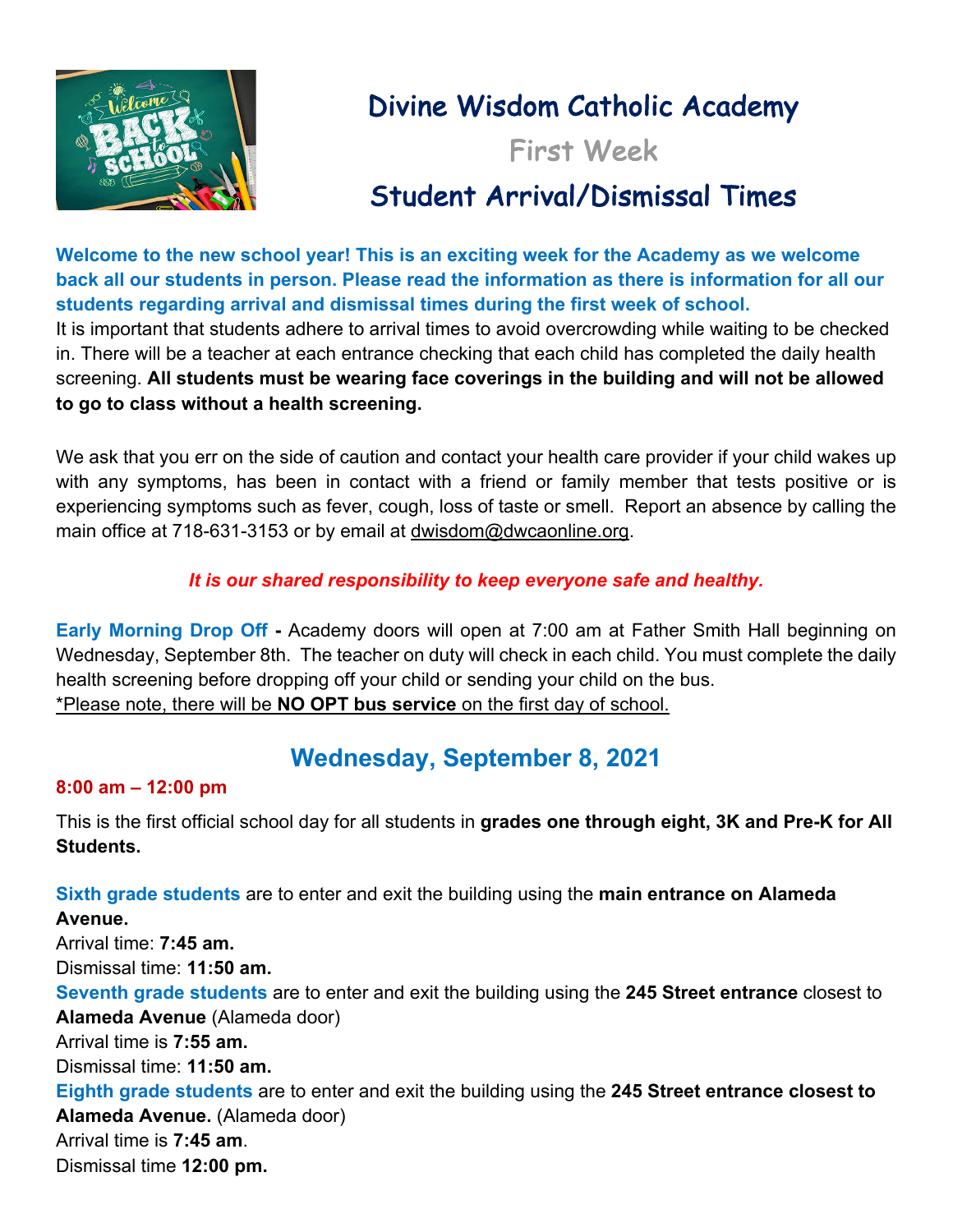**Grade 3 and Class 5-2** will enter and exit through the **main entrance on Alameda Avenue. Grade 3 and 5-2** will enter at **7:55 am.** Dismissal time: **11:55 am. Grade 4 and Class 5-1** will enter and exit through the **Statue of Mary door. Grade 4** will enter at **7:55 am.** Dismissal time: **11:55 am. Class 5-1** will enter at **7:55 am.** Dismissal time: **11:55 pm.**

**Grade 1 students are to enter and exit using the Statue of Mary Door (follow the walkway by the Church on 245 Street).** Arrival time: **8:00 am** Dismissal time: **11:45 am Grade 2 students are to enter and exit using the Statue of Mary Door.** Arrival time: **7:50 am** Dismissal time: **12:00 pm**

**3K and Pre-K for All students** will enter and exit through the **Portico door. \*These students will receive a separate communication with arrival and dismissal times.** 

### **Thursday, September 9, 2021**

**8:00 am – 12:00 pm** 

#### **This is the first official school day for kindergarten students.**

**Kindergarten students** are to enter and exit through the main entrance on Alameda Avenue. Arrival time is 8:20 am and dismissal is 11:30 am.

Half day for all students in Kindergarten- $8<sup>th</sup>$  Grade.

### **Friday, September 10, 2021**

**3K and Pre-K for All students** will follow their abbreviated schedule. Half day for all students in Kindergarten- 8<sup>th</sup> Grade.

**Students in Grades K-8 will gather in the schoolyard at 11:30 am for the 20th Anniversary Prayer Service. Parents are welcome to join us at the fence.** 

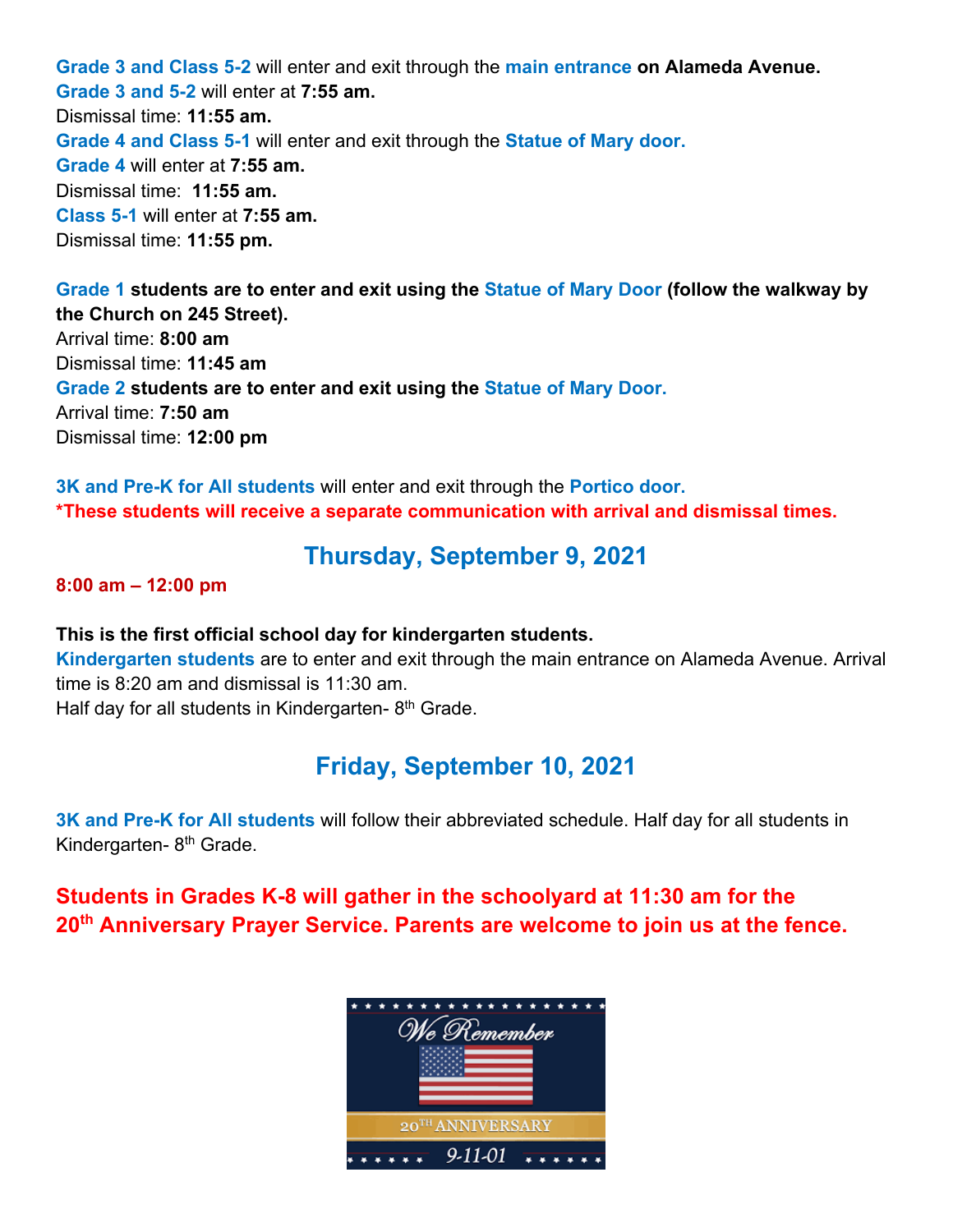#### *"Rejoice in hope, be patient in tribulation, be constant in prayer." Roman 12:12*

*… be patient and flexible as we continue to navigate through these difficult times. We have planned arrival and dismissal times to reduce the number of students that are congregating either outside of the building, travelling up and down staircases and through the hallways. If you suspect that your child is not well, err on the side of caution and keep him or her home for the day. If a child gets sick during the day, he or she will be escorted to the nurse's office to be evaluated by the nurse. The nurse will determine if the child needs to be picked up due to fever, stomach upset, etc. If deemed necessary, your child will wait for a parent to arrive in the isolation room. You must come to the security desk and sign your child out and then pick your child up from the isolation room and exit by the Church side door. \*\*Please note that you will be exiting on the 245 Street side of the building.* 

> **Monday, September 13, 2021 First full day for ALL students 3K through grade 8.**

**8:00 am – 2:45 pm grades 1-8 8:00 am - 2:30 pm Kindergarten and 3K 8:00 am - 2:20 pm PreK for All**

#### **ALL STUDENTS IN GRADES K-8 MUST BRING A REFILLABLE WATER BOTTLE EVERY DAY NO LARGER THAN 16 OUNCES. WATER FOUNTAINS WILL ONLY BE USED TO REFILL WATER BOTTLES.**

#### **3K and Pre-K for All Students**

Arrival and dismissal through the Portico entrance. **BUS LANE MUST REMAIN CLEAR AT ALL TIMES, CARS LEFT UNATTENDED WILL BE TICKETED.** 

**3K for All Students 8:10-2:30 pm**

**Pre-K for All Students 8:00- 2:20 pm Arrival:** Pre-K 1 **7:55 am** Pre-K-2 **8:00 am Dismissal time:** Pre-K-1 **2:15 pm** Pre-K-2 **2:20 pm**

The **Academy's after school program begins today.** Registration forms need to be completed and handed into the administrative office prior to a child attending the program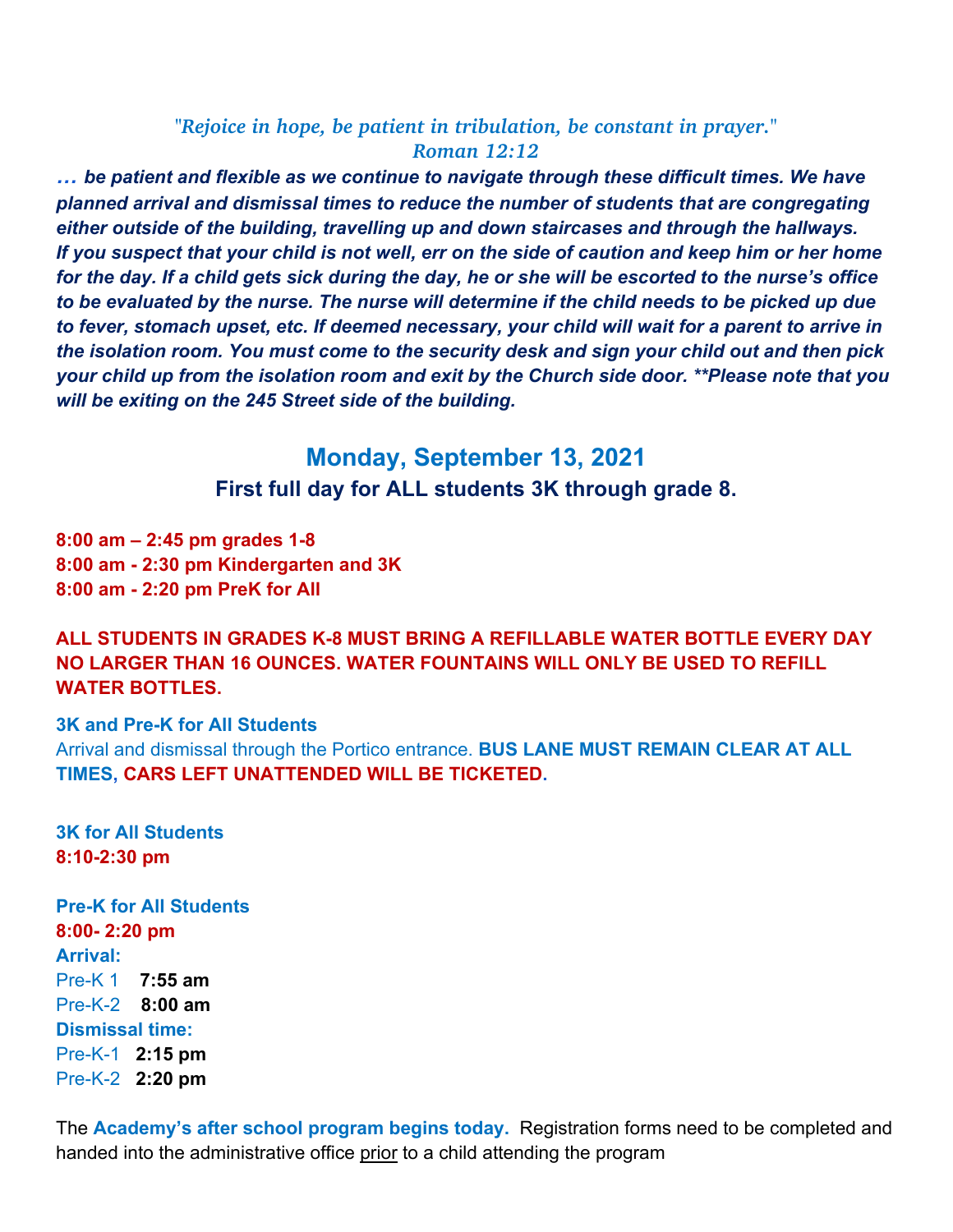### **Important Reminders…**

Please note, when dropping off, or picking up your children, *do not park in the school bus stop.* Please do not double park, park in our neighbors' driveways, nor on or near the center median on Alameda Avenue nor on the wrong side of the street. **There will be no bus service on the first day of school**. The NYCDOE Office of Pupil Transportation authorizes all bus eligibility.

Half-day dismissal time on the first Friday of each month, and any other designated half-day is 12 noon for grades 1 through 8, and 11:45 am for kindergarten.

## **Important Dates to Remember…**

**Back to School Night**… **Wednesday, September 15, 2021** A detailed correspondence, including the meeting agenda can be found in the *Back to School 2021* folder, on the **Academy's** website. Zoom links will be provided at a later date.

**Ring Day for 8th Graders**… **Saturday, September 25, 2021** at 11:00 am in St. Anastasia Church.

**Catechetical Sunday**… **Sunday, September 26, 2021** is the day when those designated to serve as catechists are called forth to be commissioned for their ministry during Mass. Catechetical Sunday is a wonderful opportunity to reflect on the role that each person plays, by virtue of Baptism, in passing on the faith and being a witness to the Gospel.

Please keep all our catechists in your prayers. Consider joining us for Mass at St. Anastasia Church at 10:00 am.

### **Eighth Grade High School Information Meeting… Tuesday, September 28, 2021**

Seventh grade parents are also invited to participate. Zoom link will be provided at a later date.